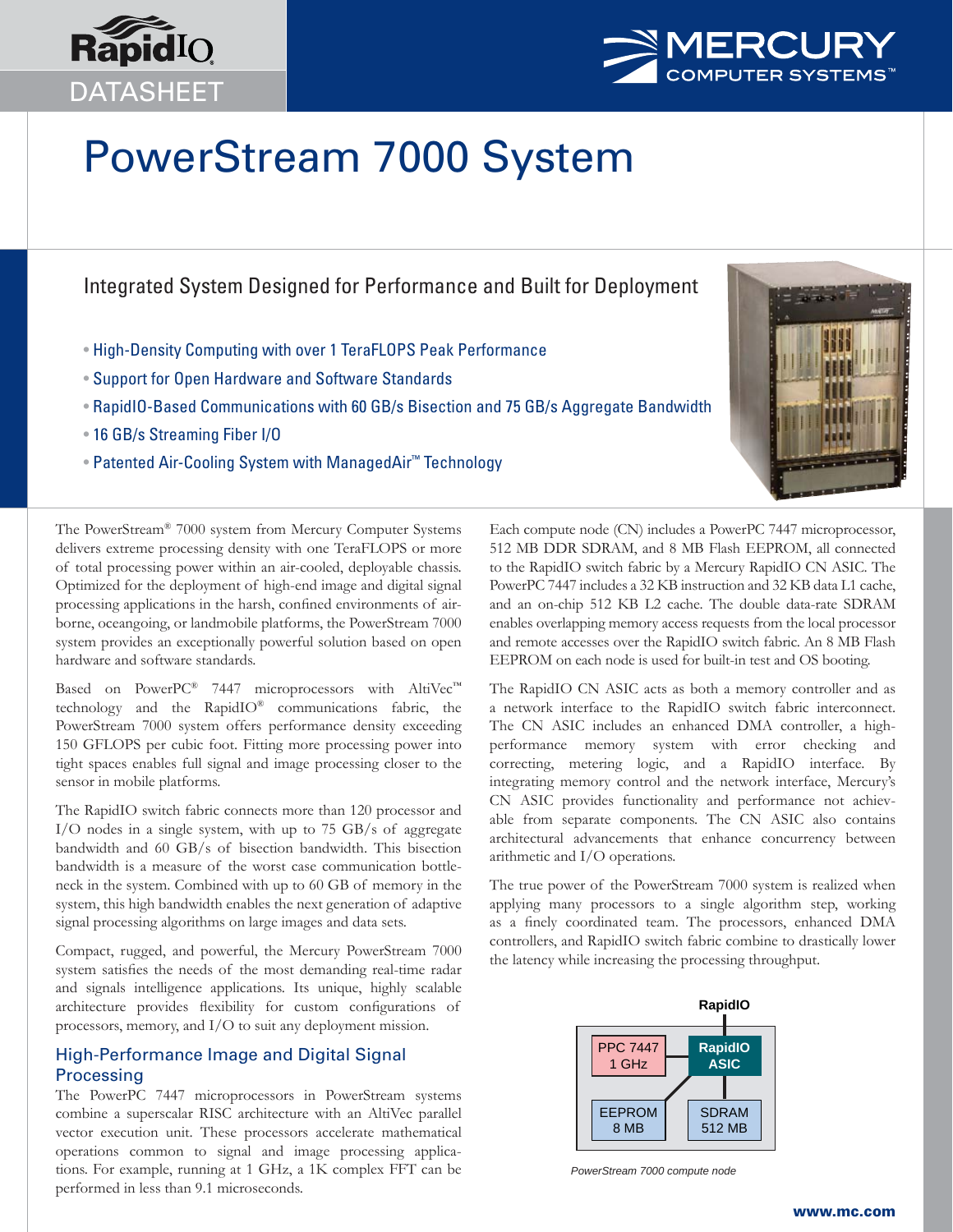# RapidIO-Based Solutions from Mercury

The RapidIO interconnect is an open standard certified by ISO and IEC, but only Mercury has the experience to deliver it as a reliable, low-risk, high-performance embedded multiprocessing solution. As the pioneer of heterogeneous switch fabric-based computing and co-developer of RapidIO technology, Mercury is uniquely equipped with system expertise, application expertise, and support and consulting resources to craft RapidIO-based systems that achieve unprecedented performance for individual customer requirements.

In PowerStream 7000 systems, the RapidIO fabric is formed by switch modules within the chassis card cage. Each module provides 24 connections across the passive backplane to processing module slots, and up to four switch modules can be interconnected within a system. The full configuration provides 60 GB/s of fully connected communication through the backplane and switch modules.

### Standards-Based Mezzanines

Switch modules also provide the sites for mezzanine cards that support standards-based extensibility for functionality such as sensor I/O and interchassis communications. The four mezzanine sites along the front panel of each switch module can accept IEEE 1386.1 standard PMCs, or XMC cards. (The pending VITA 42.1 standard addresses XMC cards with RapidIO communications.) The four mezzanine sites at the back of the modules are XMC sites, with optical connections available to the front panel.

Switch modules include PowerPC 440GX microprocessors running VxWorks for I/O control and driver support for the PMC sites, plus 64 MB of flash memory for fast booting.

Each switch card also provides four 1 Gbit Ethernet connections for standard I/O, and four 100 Mbit Ethernet connections for system communication. All of the 1 Gbit Ethernet connections and one of the 100 Mbit Ethernet connections are accessible at the rear of the chassis. The three remaining 100 Mbit connections from each switch module go to each of the other three switch modules.



# Sensor Data FPDP I/O

The PowerStream 7000 system provides streaming sensor data I/O through serial front panel data port (FPDP), ANSI/VITA 17.1-2003 connections. This industry standard enables FPDP communications over fiber media.

RapidIO-connected Serial FPDP XMC mezzanine cards can be mounted in both front and rear positions on the switch module in the PowerStream 7000 system, for up to 32 cards. Each XMC card provides two bi-directional I/O ports per card, each with peak data rates of 250 MB/s and sustained data rates of 247 MB/s per port. With up to 16 GB/s of streaming I/O in the system, the PowerStream 7000 system matches I/O performance to its exceptional computational power. The XMCs can also be used to provide additional output bandwidth.

### Built for Deployment

The PowerStream 7000 system is designed to satisfy the reliability, availability, and serviceability (RAS) needs of field applications. Internally, PowerStream 7000 systems use the industry-standard Intelligent Platform Management Bus IPMB) and PICMIG 2.9 IPMI over LAN (100 Mbit Ethernet) as the out-of-band fabric for system control and monitoring, and fault isolation and recovery. System configuration, monitoring, and reset can also be accessed by the application software through a Mercury API. Warnings and failures are indicated locally through frontpanel lights. The system automatically monitors fan failure, power supply failure, and chassis intrusion. Optional monitoring is available for under/ over temperature and airflow. Normally, faults cause the system to power down immediately or after a warning, or prevent system power-up. The system can be configured to override certain of these faults, or allow the user to override them using the "battle short" switch.



PowerStream 7000 sub-chassis *PowerStream 7000 commercial environment rack configuration with door removed**PowerStream 7000 commercial environment rack configuration with door removed*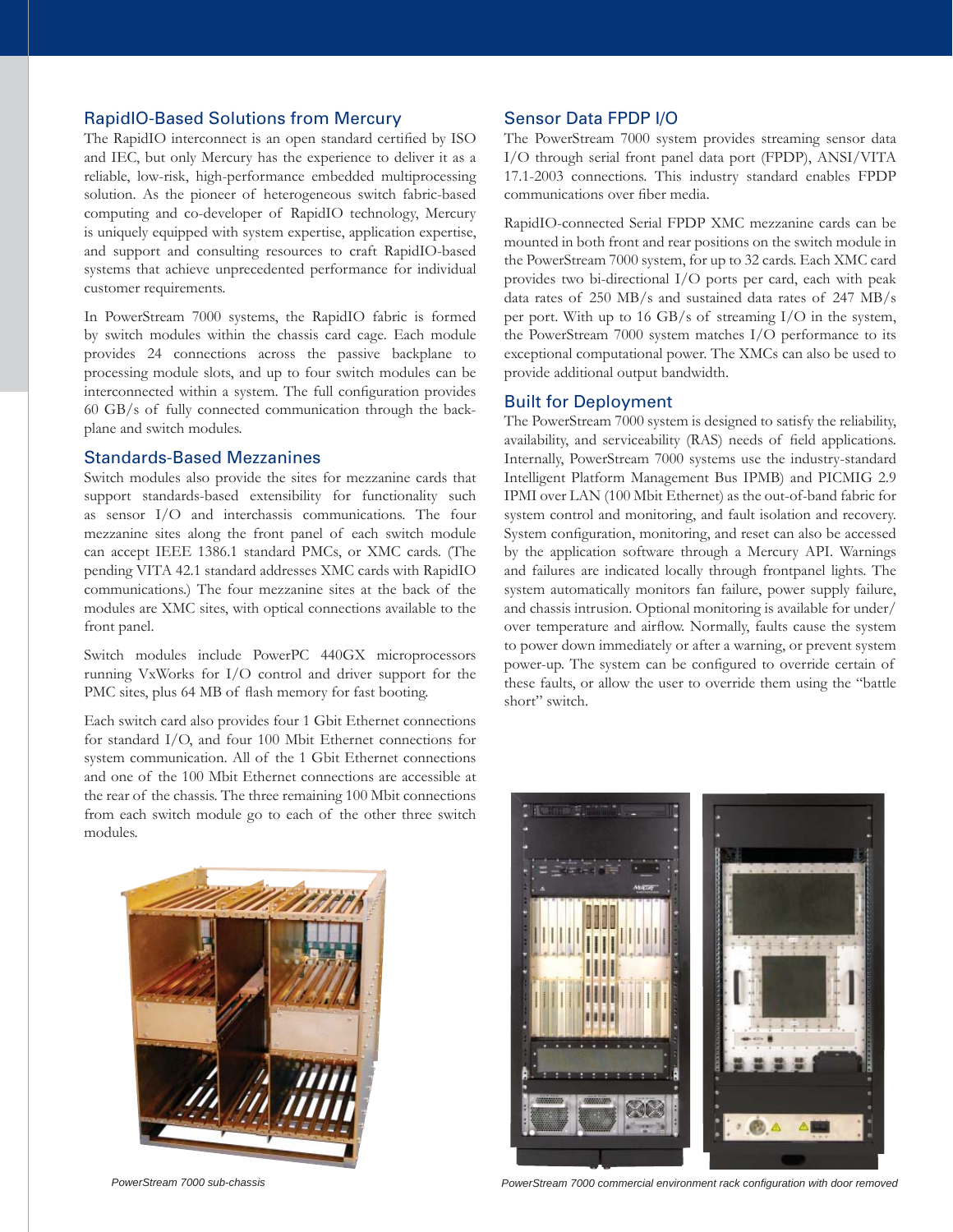Serviceability features include a passive backplane with RapidIO fabric switches implemented on switch modules accessible from the front of the system. Processing modules, power supplies and peripherals can also be installed and removed through the front. During power-on self-test (POST), diagnostics run out of the flash on each module. The results of these diagnostics are available out-of-band before the modules are joined together to form a multicomputer. This testing from the inside out provides excellent fault isolation. Slot keying ensures proper replacement of boards during service. Built-in-Test (BIT) software ensures system integrity at startup and continuously during operation.

# Commercial-Environment Systems

Mercury delivers the PowerStream 7000 as a rack-based system for commercial environments. The commercial environment chassis is mounted in a rack with external, rack-mounted power supplies and peripherals. The full system is tested to commercial temperature, EMC, and safety specifications.

### Rugged Sub-chassis

The structural ruggedness of the PowerStream 7000 system comes from a combination of the rugged sub-chassis and the structural support in the board covers. The rugged subchassis includes the card cage, chassis sides, backplane, and power bus bars. Together, the sub-chassis and boards provide the infrastructure to meet shock, vibration, humidity, temperature, and altitude requirements. Deployed programs may use the design of the rugged sub-chassis as a foundation for adopting PowerStream 7000 systems to the power, air movement, and the shape of their platform.

# Patented Air Cooling System with ManagedAir **Technology**

The PowerStream 7000 system utilizes patented\*\* ManagedAir™ cooling technologies to provide sufficient cooling to satisfy extreme performance density requirements. ManagedAir technology is a system-level approach to meeting the challenges posed by the escalating power consumption of today's processors and infrastructure chips, especially in military environments.



Implemented at all levels from the component through the chassis, ManagedAir cooling maximizes the effectiveness of unconditioned moving air, allowing the system to support higherperformance processors and their associated circuitry without conduction cooling, liquid cooling, or other exotic cooling techniques. The result is a simpler, lighter system that is easier to deploy and maintain.

For example, ManagedAir technology encloses each printed circuit board assembly with a custom-designed cover that is tailored to the profile, placement, and airflow requirements of the board's components. The cover's topography manages the airflow for that board by directing air through the heat sinks, increasing their cooling capacity.

At the slot level, ManagedAir technology manages the airflow to get an even distribution from front to back and across all the slots. The covers for each board regulate the airflow and stay with the board as it is moved or replaced.

For high-temperature rugged systems, ManagedAir technology optionally enables an air intake in the middle of the chassis, between the two rows of processor boards. This arrangement achieves two leading edges of inlet air, enabling high density without resorting to "columns" of the hot components, such as processors, heating one another. The board covers also provide a degree of inherent ruggedness for PowerStream 7000 systems. In addition to increasing cooling efficiency, board covers and other features add rigidity to the boards, eliminating the need for stiffeners and other ruggedizing techniques to protect against shock and vibration.

# Optimized for Programmability

Existing RACE Series® and RACE++® Series applications readily move to the PowerStream 7000 environment, protecting customer investments and providing a smooth growth path for fielded systems. Mercury also helps developers of new applications overcome the challenges of programming real-time multicomputers through its commitment to industry standards and leading-edge tools.

The Mercury SAL math library performs complex digital signal processing operations, taking full advantage of the AltiVec architecture's built-in vector processing enhancements. SAL's simple API lets developers work with logical operations such as vector transformations and FFTs with a single command, rather than laboriously hand-coding each routine for the target processor. When necessary, a single SAL function generates multiple AltiVec commands and lines of optimized assemblylanguage code to complete the operation.

A subset of SAL has been restructured to conform to the Vector Signal and Image Processing Library (VSIPL) standard. VSIPL-Lite implements the VSIPL Core Lite function profile of the standard, which contains the 125 most common functions for realtime signal processing. With performance that nearly equals SAL, VSIPL-Lite is a prime example of how Mercury maintains a focus on performance while achieving portability through standards.

*Example of ManagedAir board cover and mounted board*